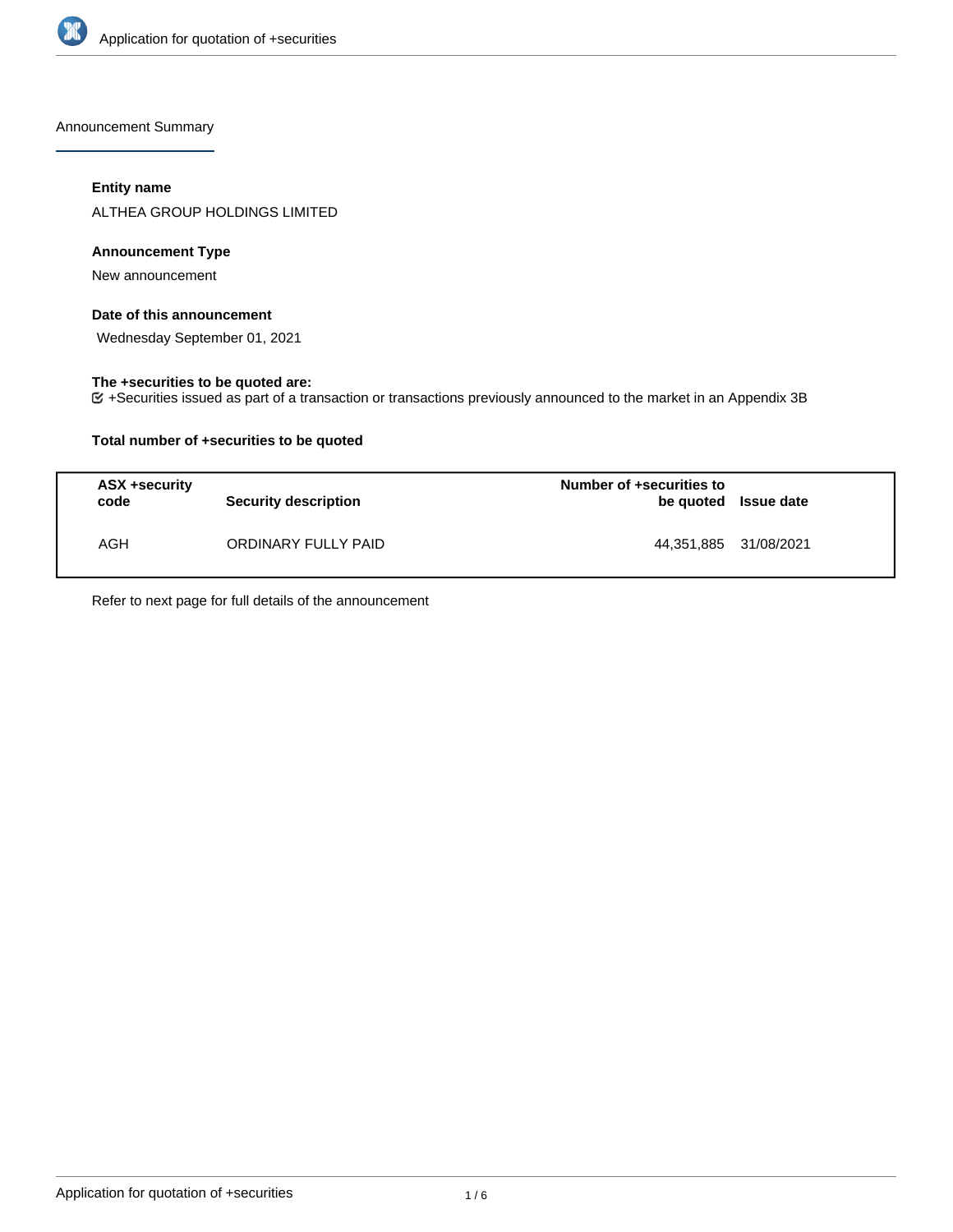

Part 1 - Entity and announcement details

## **1.1 Name of entity**

ALTHEA GROUP HOLDINGS LIMITED

We (the entity named above) apply for +quotation of the following +securities and agree to the matters set out in Appendix 2A of the ASX Listing Rules.

**1.2 Registered number type** ACN

**Registration number** 626966943

**1.3 ASX issuer code** AGH

**1.4 The announcement is**

New announcement

#### **1.5 Date of this announcement**

1/9/2021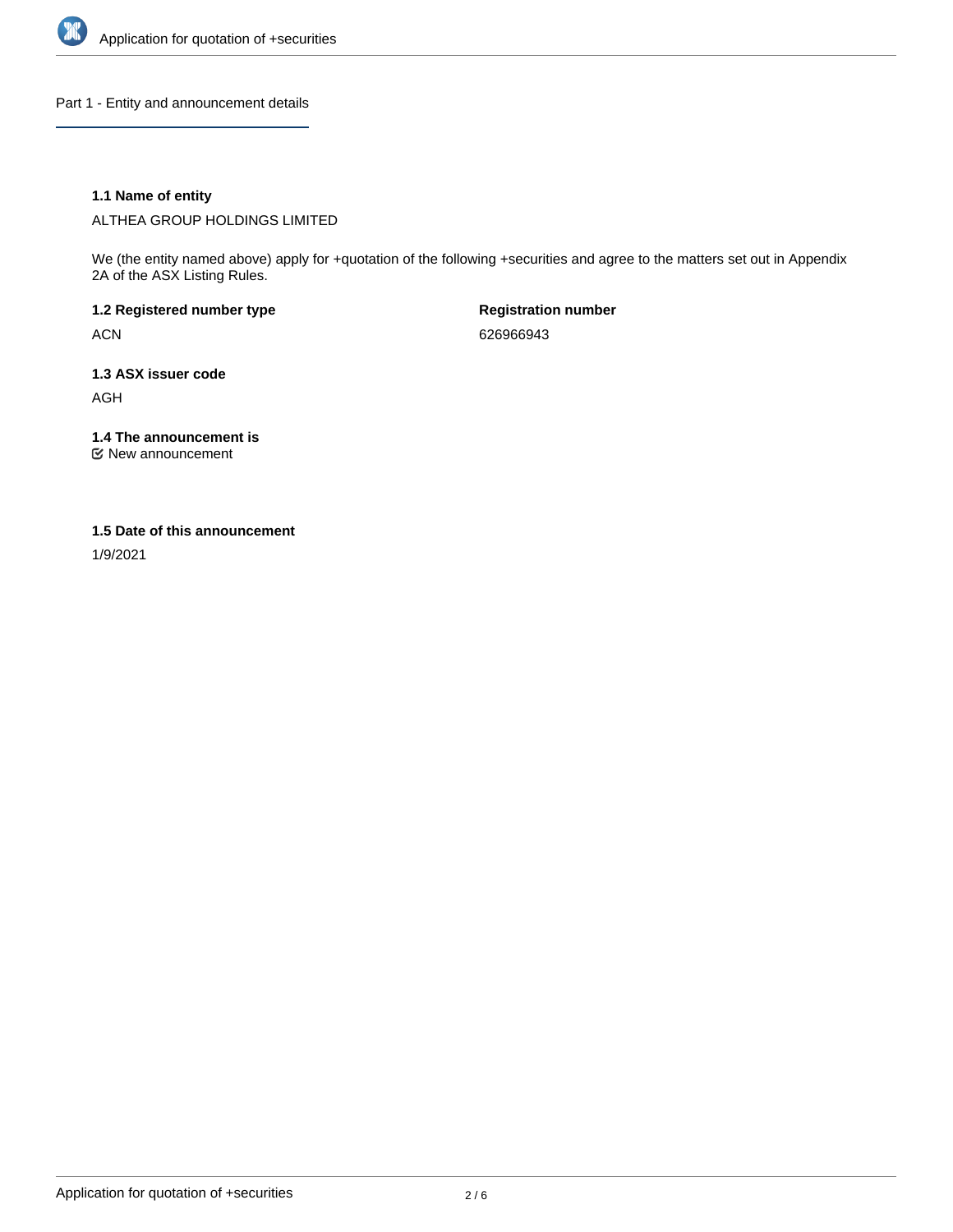

# Part 2 - Type of Issue

## **2.1 The +securities to be quoted are:**

+Securities issued as part of a transaction or transactions previously announced to the market in an Appendix 3B

#### **Previous Appendix 3B details:**

| <b>Announcement Date and</b><br>Time | <b>Announcement Title</b>                   | Selected Appendix 3B to submit quotation<br>reguest |  |
|--------------------------------------|---------------------------------------------|-----------------------------------------------------|--|
| 25-Aug-2021 09:37                    | New - Proposed issue of securities -<br>AGH | A placement or other type of issue                  |  |

**2.3a.2 Are there any further issues of +securities yet to take place to complete the transaction(s) referred to in the Appendix 3B?** No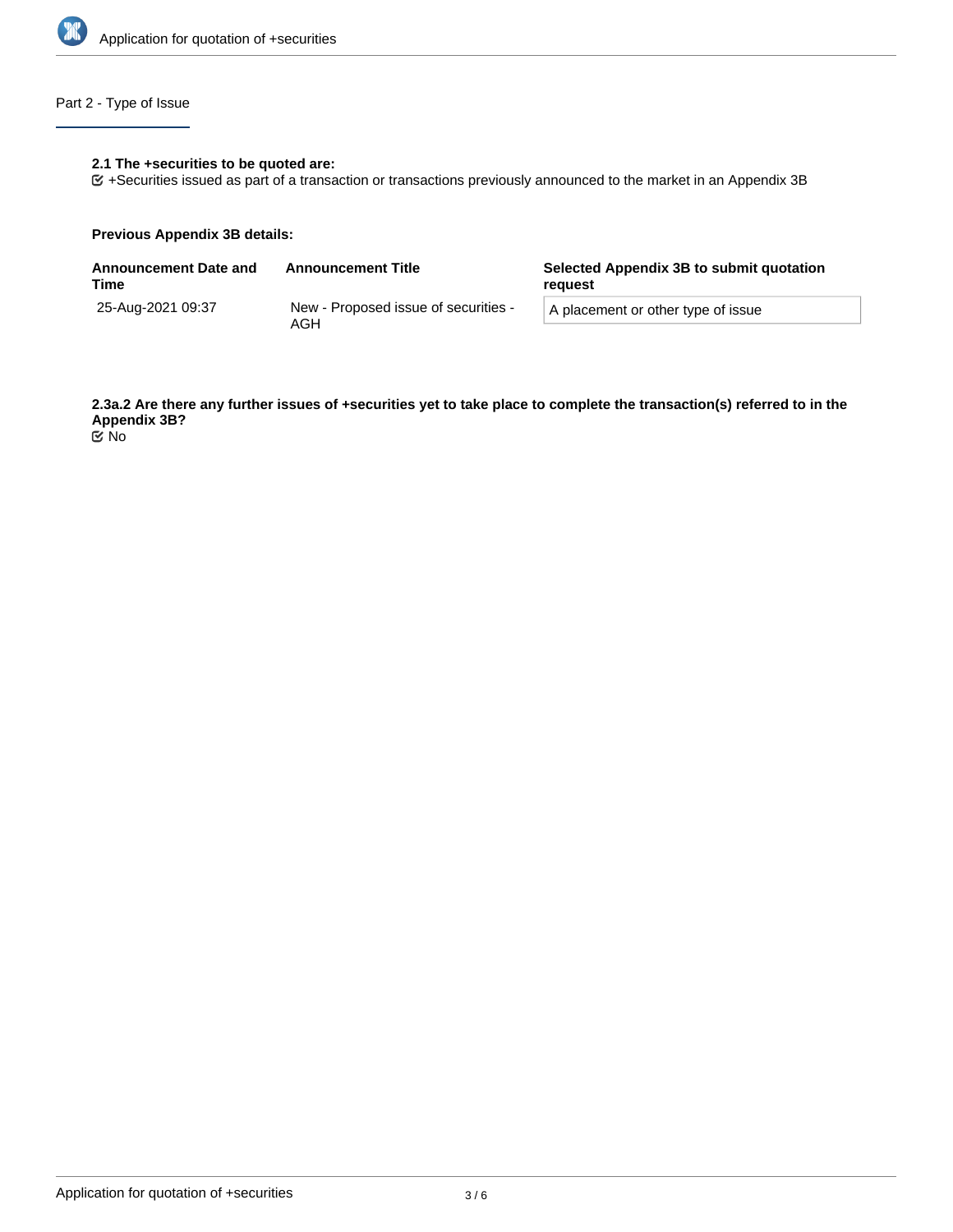

Part 3A - number and type of +securities to be quoted where issue has previously been notified to ASX in an Appendix 3B

#### Placement Details

**ASX +security code and description**

AGH : ORDINARY FULLY PAID

**Issue date** 31/8/2021

#### Distribution Schedule

**Provide a distribution schedule for the new +securities according to the categories set out in the left hand column including the number of recipients and the total percentage of the new +securities held by the recipients in each category.**

| Number of +securities held | Number of holders | Total percentage of +securities held<br>For example, to enter a value of 50%<br>please input as 50.00 |
|----------------------------|-------------------|-------------------------------------------------------------------------------------------------------|
| $1 - 1,000$                | 0                 | 0.00%                                                                                                 |
| $1,001 - 5,000$            | 0                 | 0.00%                                                                                                 |
| $5,001 - 10,000$           | 0                 | 0.00%                                                                                                 |
| 10,001 - 100,000           | 0                 | 0.00%                                                                                                 |
| 100,001 and over           | 0                 | 0.00%                                                                                                 |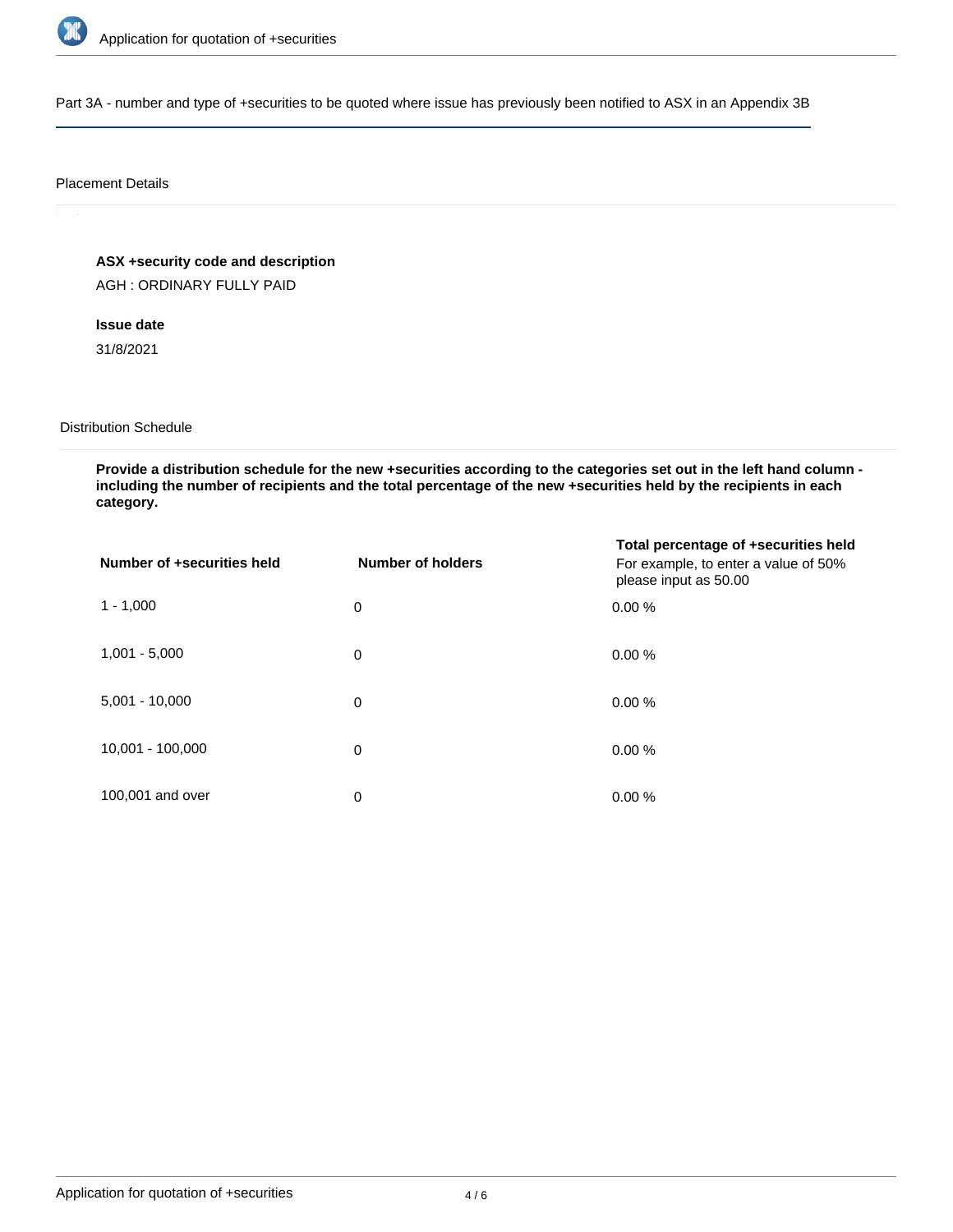

Issue details

| Number of +securities to be quoted<br>44,351,885                                      |                                        |  |  |  |
|---------------------------------------------------------------------------------------|----------------------------------------|--|--|--|
| Are the +securities being issued for a cash consideration?<br>$\mathfrak C$ Yes       |                                        |  |  |  |
| In what currency is the cash consideration being paid?                                | What is the issue price per +security? |  |  |  |
| AUD - Australian Dollar                                                               | AUD 0.24000000                         |  |  |  |
| Any other information the entity wishes to provide about the +securities to be quoted |                                        |  |  |  |